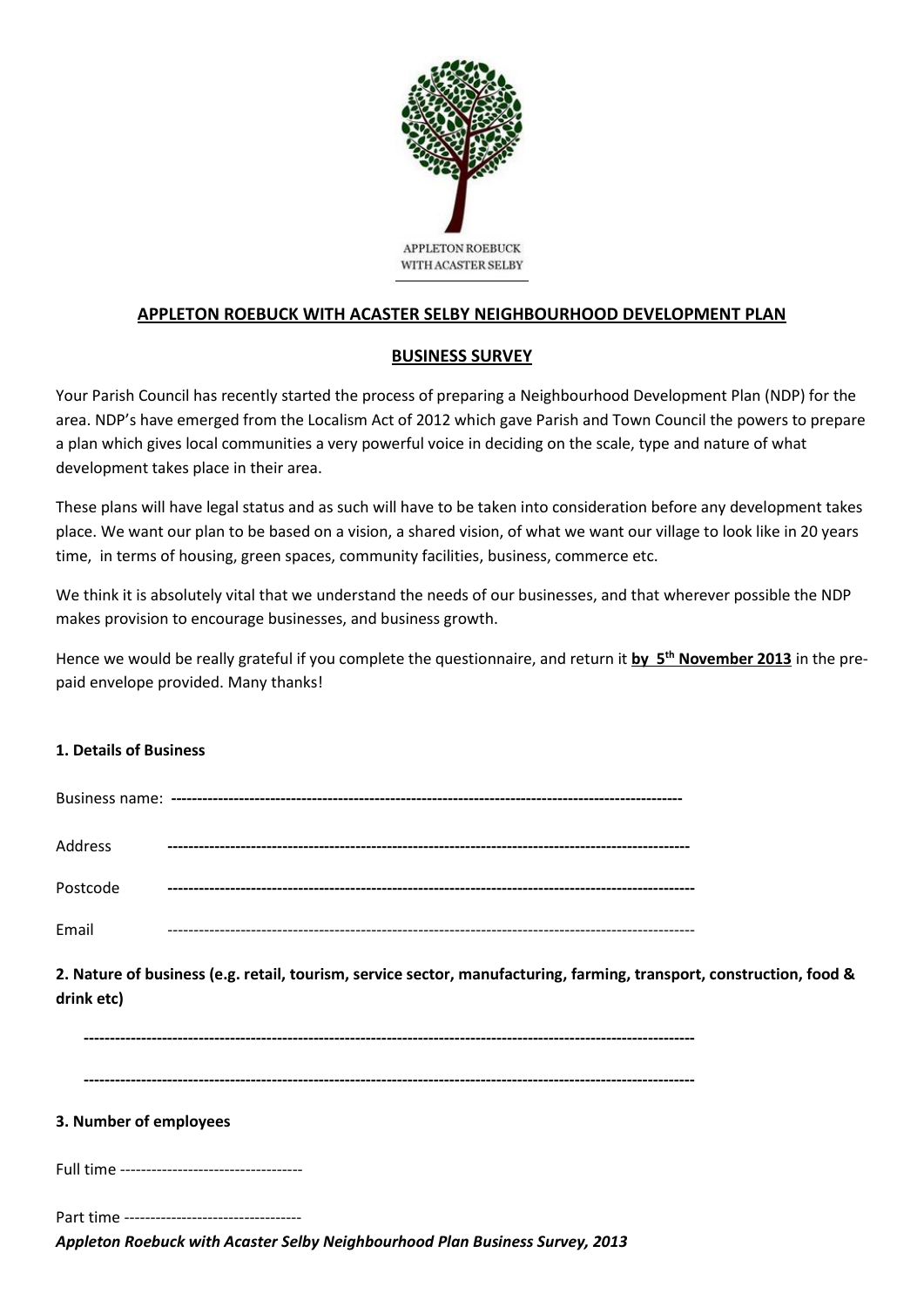4. Are there any specific sites in the parish that you think could be developed for industry or commerce? Why?

5. Are there any specific sites in the parish that you think should NOT be developed for industry or commerce? Why?

#### 6. What do you consider to be the main barriers to growth for business in the parish?

| Employment land                         |  |
|-----------------------------------------|--|
| Skilled workers                         |  |
| Poor transport links                    |  |
| Inadequate business support             |  |
| Broadband / mobile phone communications |  |
| Rent/rate levels                        |  |
| A lack of affordable premises           |  |
| A lack of premises to expand into       |  |
| Planning policies                       |  |
| Other, please specify                   |  |
|                                         |  |
|                                         |  |
|                                         |  |
|                                         |  |